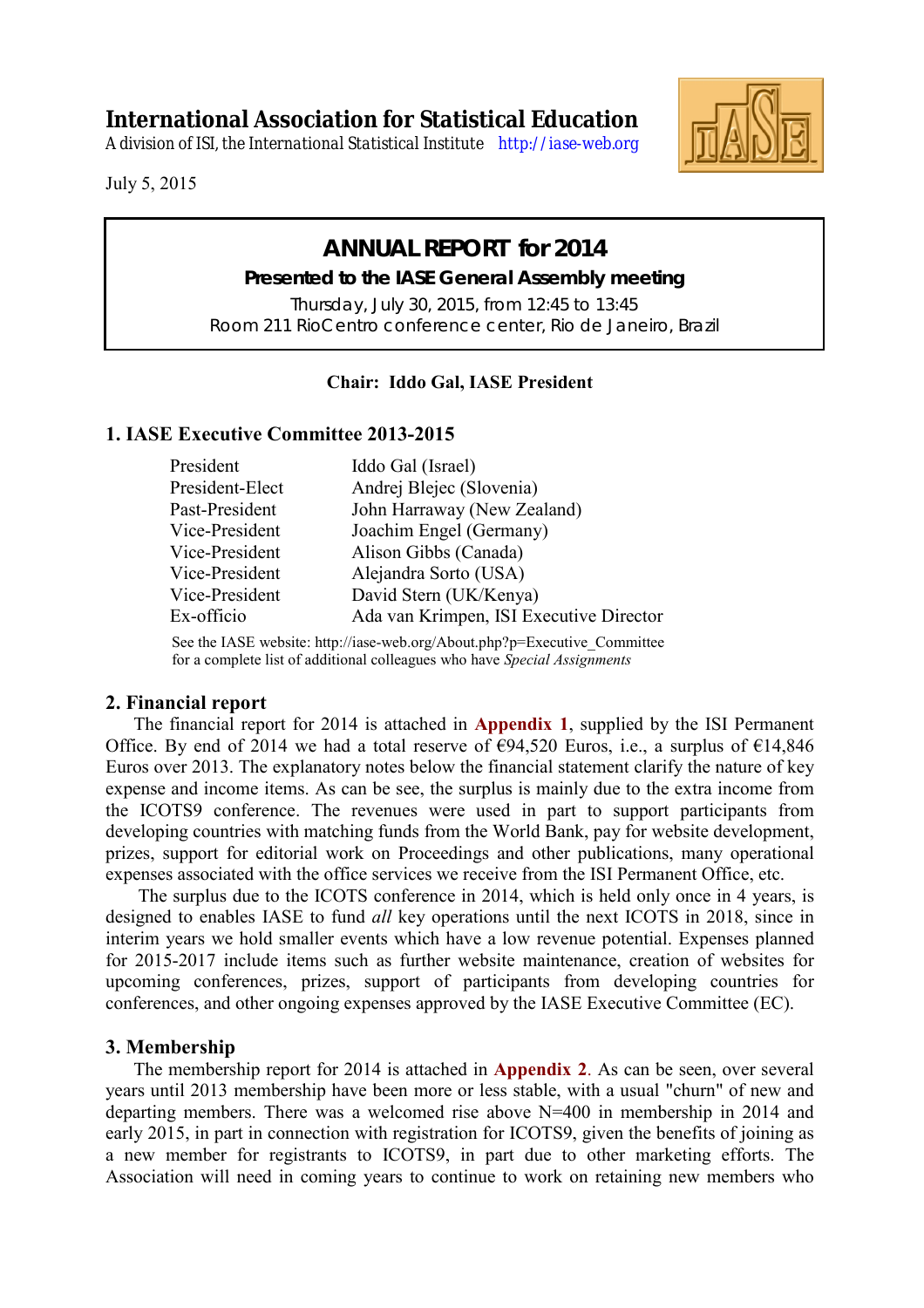joined around ICOTS as well as add additional members, especially from developing countries and from among early-career and other groups. The IASE Executive Committee will carry on work on this topic and examine options for a membership drive and for member benefits.

## **4. Statistics Education Research Journal (SERJ)**

a. *Website*: Details about SERJ, IASE's peer-reviewed academic journal, can be found on its website, at: http://iase-web.org/Publications.php?p=SERJ .

b. *Editor appointment***:** Manfred Borovcnik (Austria) was appointed as a SERJ co-editor from April 1, 2015 to Dec 31, 2018, replacing departing co-editor Peter Petocz and joining continuing co-editor Maxine Pfannkuch. We wish a productive process ahead for Maxine and Manfred, and for [continuing] Assistant Editor Larry Lesser. Many thanks to the *SERJ search committee: Chris Reading (Chair), Carmen Batanero, Jim Ridgway, and Mike Shaughnessy.*

c. *Ongoing work***:** A report about SERJ activities is attached in **Appendix 3**, prepared by current co-editors Pfannkuch & Borovcnik. As can be seen, SERJ is continuing its evolution as the leading academic publication in the area of statistics education, with a steady flow of submissions for regular papers and a vibrant program of special issues, and other future plans.

 The Executive Committee congratulates the past and current SERJ editors and the entire editorial board for a job well done. The Exec thanks Peter Petocz (who ended his term as coeditor in 2015) and Bob delMas (who ended his term as co-editor in 2014) for their many contributions and dedicated work. We also thank all members of the SERJ editorial board for their leadership role at SERJ, and the many colleagues who volunteer their time and effort to take part in the peer-review process, and of course all authors who choose SERJ as an outlet for their scholarly work.

### **5. Conferences and events**

a. *Past events:* In August 2014 we held our flagship conference, ICOTS9, in Flagstaff (Arizona, USA), with over 500 delegates. The ICOTS9 Scientific Program involved, among other things: 5 plenary sessions, over 65 Invited sessions with over 190 invited talks and panels, close to 40 sessions with about 160 contributed papers and 54 posters, 6 preconference hands-on workshops (including an IASE-sponsored workshop in Spanish), and other events and a rich social program. Thus ICOTS9 lived up to its reputation as the high point in international gatherings on statistics education.

 The ICOTS9 web-based Proceedings (http://iase-web.org/Conference\_Proceedings.php) were published in Sept 2014 on the IASE website and include abstracts and papers of the Plenary talks and of the Invited Papers which are organized around 10 main topics listed below, as well as Contributed Papers and abstracts of Posters, and other elements:

- Topic 1: Sustaining strengths and building capacity in statistics education,
- Topic 2: Statistics education at school level,
- Topic 3: Education and development of staff who teach statistics,
- Topic 4: Statistics education at the post-secondary level,
- Topic 5: Statistics education in the disciplines and the workplace,
- Topic 6: Innovation and reform in teaching probability within statistics,
- Topic 7: Statistical literacy in the wider society,
- Topic 8: Research in statistics education,
- Topic 9: Technology in statistics education,
- Topic 10: Innovative collaboration in statistics education.

Please see our conference proceedings webpage listed above for full details and names of all the many persons who made ICOTS possible (including leaders and members of key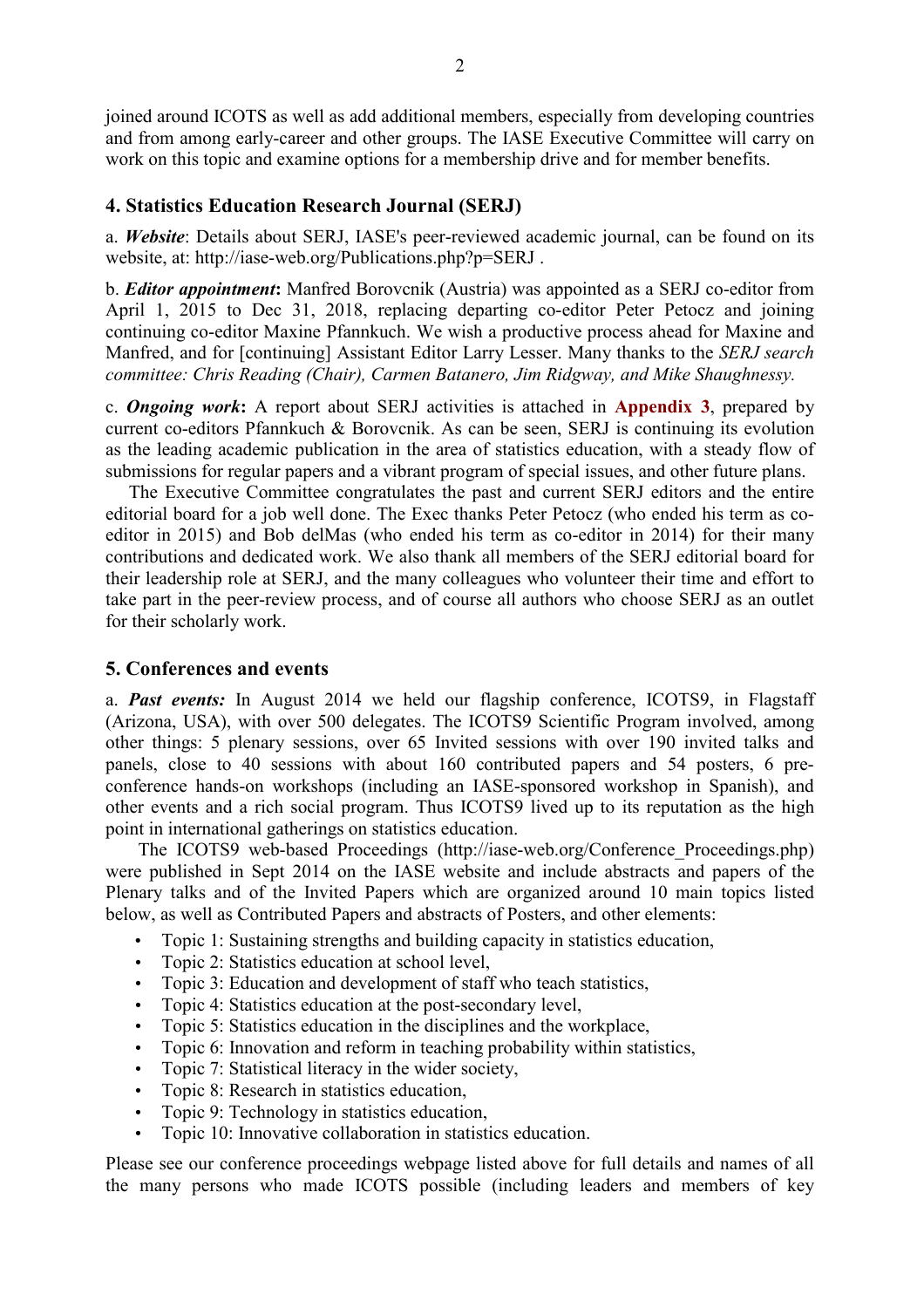Committees and Teams, Topic Convenors, Session Organizers and Chairs, authors, and referees). While they are too numerous to mention here in full, the Executive Committee thanks again the leaders associated with the creation of the Scientific Program, including Invited papers, Contributed papers, and Posters (*Chair, Int'l program Committee: Tim Dunn*), the leaders and team members who managed all the logistics and local operations (*Local Organizing Committee co-chairs: Roxy Peck and Roy St. Laurent*), and the leaders and teams who were involved in the refereeing process for papers and the creation of the wonderful Proceedings (*Chief Editor: Katie Makar*; *Co-editors: Bruno de Sousa & Rob Gould*). Key sponsors included the International Statistical Institute, World Bank, American Statistical Association, and Northern Arizona University and its Dept. of Mathematics & Statistics.

b. *Current and future events:* In 2014 and early 2015, IASE teams have been working on several events listed below, aiming to expand the "planning horizon" compared to prior years, maximise the use of our resources, and seek opportunities to involve many members of our diverse community as well as outside sponsors and collaborating organizations:

**2015 WSC60, Brazil:** IASE has planned a rich "program within a program" at the 60th World Statistics Congress (July 26-31, 2015) organized by ISI in Rio de Janeiro, including 9 Invited Paper Sessions (IPS), several Special Topics Sessions (STS) and Contributed Papers Sessions (CPS), an open meeting of the Int'l Statistical Literacy Project (ISLP) and other activities. In addition, new special features at WSC60 include a Lunch Roundtable Discussion and an Invited Presidential Address. This program enables us to bring together interested colleagues from the statistics education community, and promote a dialogue on important challenges (conceptual, pedagogical, technological, etc.) with the wider statistics community.

> *IASE Representative for the WSC60 Scientific Program Committee: Bruno de Sousa (Portugal)*

**2015 IASE Satellite, Brazil:** This conference is being held before WSC60, on July 22-24, 2015, at the Campus of the federal university UNIRIO in Rio de Janeiro. The conference theme is Advances in statistics education: developments, experiences, and assessments. The conference is co-organized by the International Association for Statistical Education (IASE) and Universidade Federal do Estado do Rio de Janeiro (UNIRIO), with generous support from the Escola Nacional de Ciências Estatísticas (ENCE/IBGE), Brazilian Statistical Association (ABE: Associação Brasileira de Estatística), and International Statistical Institute (ISI), and sponsorship by The SAS Institute/JMP division, IPUMS–International, FUNDAÇÃO CESGRANRIO in Brazil, and the Int'l Association for Official Statistics (IAOS).

Further information about the conference, its scientific program, committees, and sponsors, appears on the conference website: http://iaseweb.org/conference/satellite15. The conference is the largest-ever Satellite held by IASE, with over 140 delegates expected. The program includes five keynote speakers, parallel sessions with over 80 papers and 20 posters, five (free) preconference hands-on workshops (in Portuguese, Spanish, and English), and special features and a social program. The conference working language is English, but several parallel sessions include presentations in Portuguese and Spanish, and a special meeting of researchers from Ibero-American countries will be held as well, given IASE's goals for capacity-building and networking.

*Chair of Int'l Program Committee: Pedro Campos (Portugal) Chair of Local Organizing Committee: Bruno Simões (Brazil)*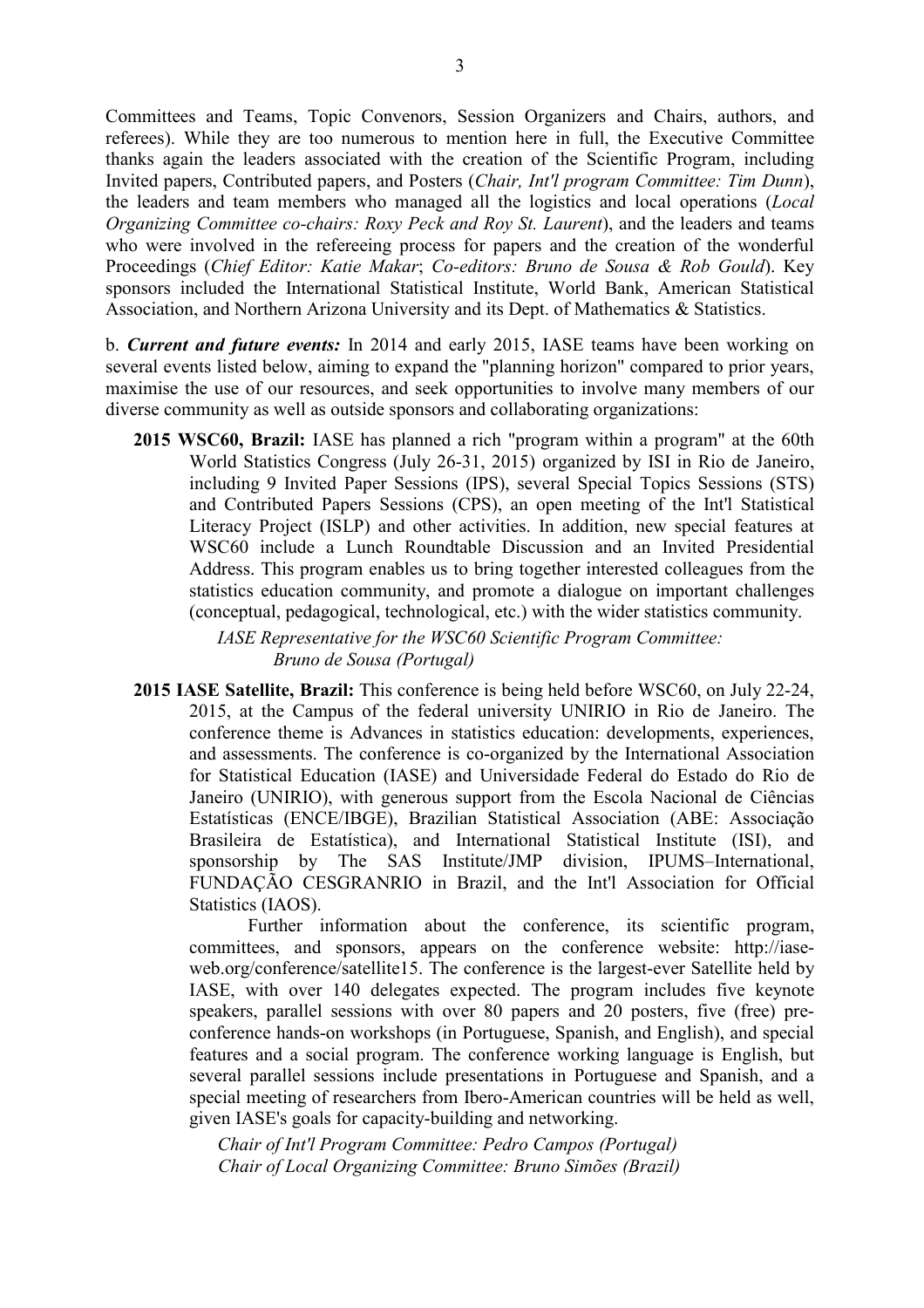**2016 IASE Roundtable, Germany**: This event will be held July 19-22, 2016 at the Max-Planck-Institute for Human Development in Berlin, Germany, prior to the ICME13 conference in Hamburg. The Roundtable will focus on a unique theme: *Promoting Understanding of Statistics About Society.* Through a mix of keynote lectures, presentations of invited papers and extensive discussions in small groups, and dedicated workshops, the meeting is hoped to advance current knowledge about teaching methods, technology solutions, and curricular materials and lesson plans that can support and promote students' learning and understanding of statistics about social phenomena which are critical for informed citizenship and permeate the public sphere, but are often not at the focus of the traditional statistics curriculum for non-specialists. A main outcome of the Roundtable will be a monograph containing a set of high-standard peer-reviewed papers, which have been prepared for, and discussed during, the conference.

> *Chair of Int'l Program Committee: Joachim Engel (Germany) Chair of Local Organizing Committee: Laura Martignon (Germany)*

2017 **WSC61**, **Morocco**: Preliminary discussions are already being held regarding two events in 2017, (a) the IASE program at the next WSC61 to be held in Marrakesh, Morocco, in summer 2017, and (b) an IASE Satellite Conference before WSC61, which will have the special goal of facilitating participation of colleagues from African and Arabic countries, and encouraging work and talks that can contribute to capacity-building in statistics education in developing countries.

> *Chair of Int'l Program Committee: TBD Chair of Local Organizing Committee: TBD*

2018 **ICOTS10, Japan**: Our next flagship conference will be held in Kyoto, Japan, tentatively scheduled for July 9-13 2018 (not final). Work is starting on the scientific and social programs for the conference, which will be organized by IASE in collaboration with the Japanese Statistical Society (JSS) and the Institute of Statistical Mathematics, with help from Rikkyo University and other institutions and sponsors.

> *Chair of Int'l Program Committee: TBD Chair of Local Organizing Committee (tentative): Toshinari Kamakura & Kazunori Yamaguchi (Japan)*

### **6. The International Statistical Literacy Project (ISLP)**

a. The ISLP has continued another year of hard work, with a focus on launching a new international poster competition and a competition for cooperative projects for 2015, which are now drawing to a close. The network of country coordinators is being expanded and the project has been generating a rich newsletter with reports about activities and projects in many countries, available on the ISLP website: http://iase-web.org/islp. ISLP has also organized several sessions in the IASE Satellite 2015 (e.g., an open meeting and a guided poster session), as well as an open meeting and session STS053 in the WSC 2015.

 The IASE Exec thanks the *ISLP Director, Reija Helenius* (Finland) and *Deputy Directors: Steve MacFeely* (Ireland/UNCTAD) and *Pedro Campos* (Portugal), and the support of Statistics Finland, as well as the many Country Coordinators working with ISLP.

b. Work is starting on the creation of a collection of selected educational resources and materials related to the ISLP goals, led by *James Nicholson* (*Chair of the ISLP Advisory Board*, UK/Northern Ireland), and other IASE members.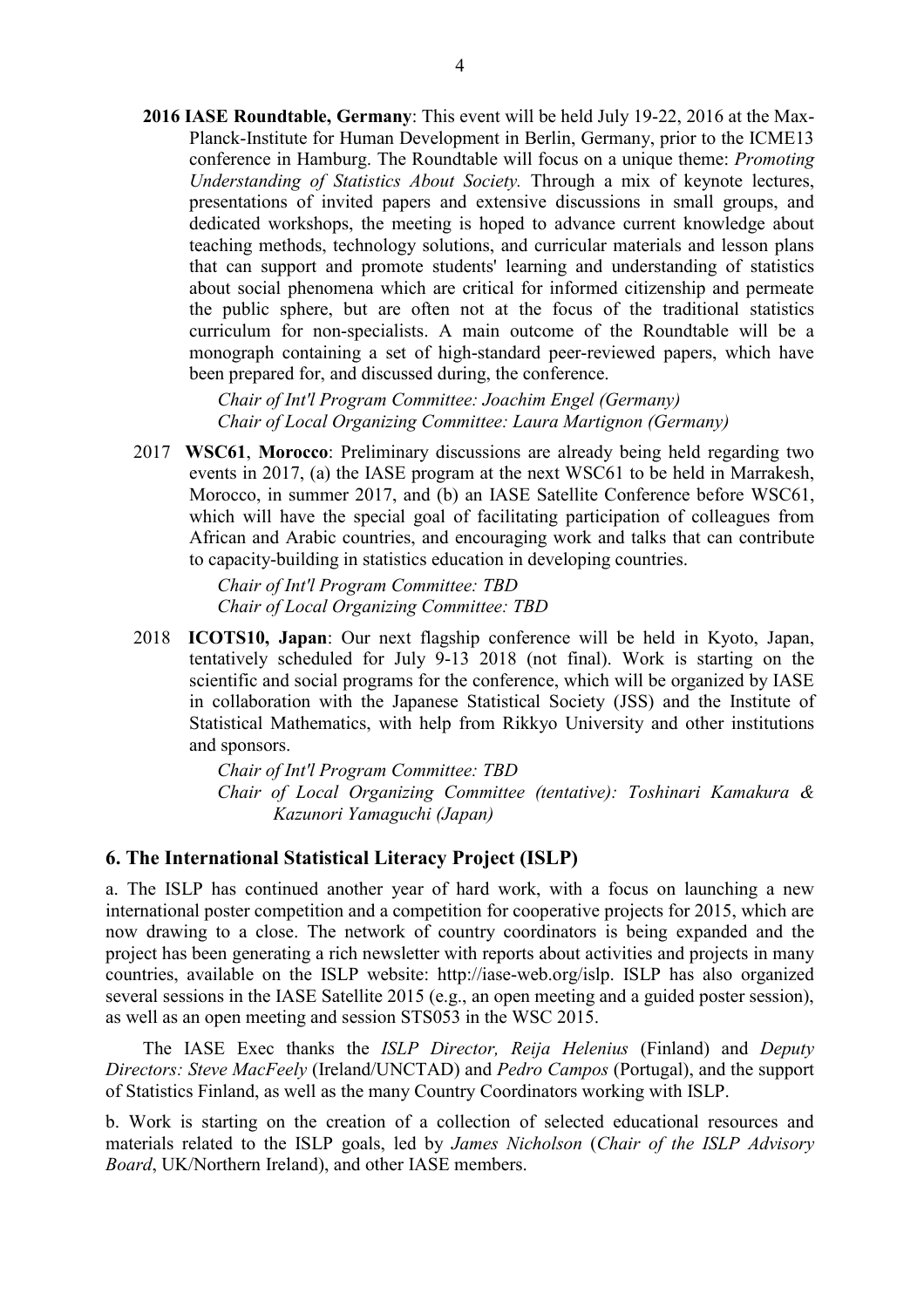#### **7. IASE Website**

 The IASE website continues to evolve and expand and serves as a central platform for the work of the Association. It enables members and others to access the rich set of resources provided by IASE, including papers and articles in SERJ and in the ISLP newsletter, conference proceedings, links to various resources, and so forth.

 An important development in 2014 was the creation of a "website shell" that will serve all our future small conferences (i.e., Roundtables and Satellite conferences), in addition to the much bigger website used for ICOTS events. Both websites have underlying editing facilities that enable members of the IPC and LOC to update the website on a regular basis, as well as systems for supporting submission of papers and refereeing processes by referees and the proceedings Editors, and other features. We thank the *IASE Webmaster, John Shanks (NZ)* for his dedication and creativity.

#### **8. Statutes and Bylaws**

 Based on prior proposals by IASE members, draft changes to our Statutes are being discussed, and can be seen here: http://iase-web.org/About.php?p=StatutesChanges. This is work in progress, to be continued in 2015 and beyond, and is coordinated with the ISI Permanent Office (in The Hague) and its legal advisors, as IASE is a non-profit organization incorporated in The Netherlands and hence has to follow Dutch laws.

 The outgoing Executive Committee has made some progress on this topic; incoming President Andrej Blejec plans to finalize the corrections and submit them for member consultation with e-voting planned in 2016 to formally ratify the changes in the Statutes. We thank *Past-Presidents John Harraway and Helen MacGillivray* who continue to accompany this legal process.

#### **9. Nomination of Executive Committee for 2015-2017**

 A Nominations Committee appointed by the outgoing IASE Executive has considered a wide range of candidates (including self-nominations and various proposals) and in mid-June 2015 announced the following appointments for the IASE Executive Committee 2015-2017:

- President Elect: Gail Burrill (United States)
- Vice President: Ayse Bilgin (Australia)
- Vice President: Le Thi Thanh Loan (Vietnam)
- Vice President: Jim Ridgway (UK)
- Vice President: Alison Gibbs (Canada) *(Continuing from 2013-2015 EC)*
- Vice President: David Stern (Kenya & UK) *(Continuing from 2013-2015 EC)*

 The EC members 2015-2017 take their positions after the IASE General Assembly in Rio on 30 July 2015, when President-Elect Andrej Blejec (Slovenia) will start his term as President, and current President Iddo Gal (Israel) will become Past-President.

 Many thanks to all members of the Nominations Committee: John Harraway (NZ; Chair, IASE Past-President), Carmen Batanero (Spain; IASE Past-President), Delia North (South Africa, IASE past-VP and ISI Council member), Gabriella Ottaviani (Italy; IASE Past-President), and Larry Weldon (Canada; IASE Past-VP), chosen in light of their experience as IASE members representing wide coverage of the regions of the world and familiarity with different communities of practice and scholarly work.

#### **10. Next meeting**

 The next meeting of the General Assembly will be held at WSC61, July 2017 in Marrakesh, Morocco, with communications and consultations by email to occur until then.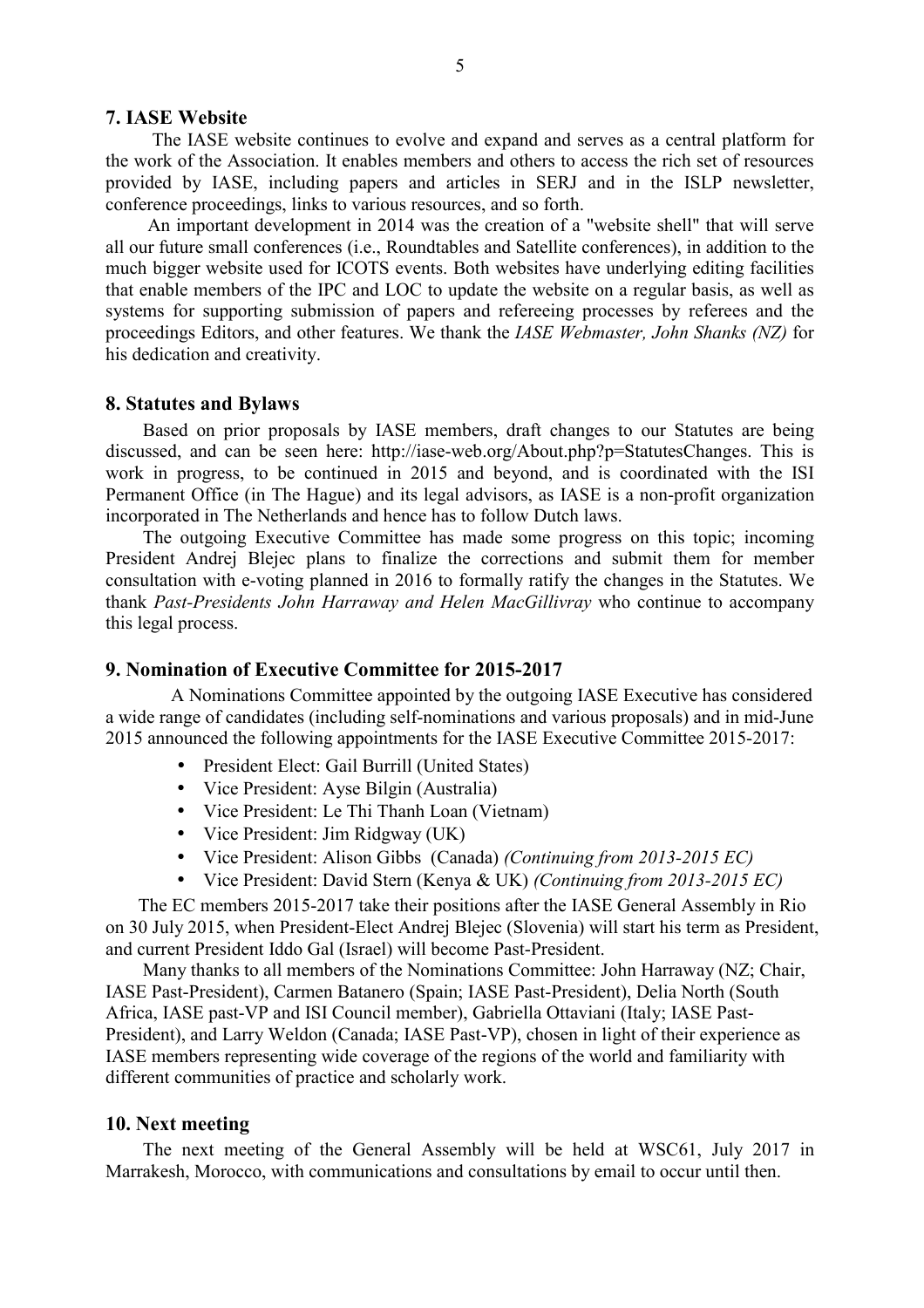#### **11. Invitation to contribute**

 Thanks are sent to all IASE members and supporters for your continued collegiality and trust. We hope to hear from you with ideas or suggestions, and invite you to take part in future Association activities, so that we can keep IASE's growth and impact, in line with its mission.

#### **12. Personal farewell from the outgoing President**

It was a pleasure to work with the many members of the IASE Executive Committee, and benefit from the advice and support of many other association members, from the help and wisdom of our former Past-President John Harraway (NZ) and other prior members of the IASE Executive, and the ISI President and Council members. I thank them all.

In my two years as IASE President 2013-2015 I tried to promote numerous initiatives and expand the planning processes within the Association. On the organizational side I took steps to improve membership options, financial performance and budgetary planning so as to ensure the sustainability of IASE. On the content side I encouraged collaborative arrangements, worked to create more growth opportunities within the Association and promote discussions that can improve the educational resources offered by IASE to its members, and worked on planning our future conferences. Some of the fruits of this work may be evident in this Annual report or the prior one for 2013, and some efforts are "under the hood" and not visible, yet hopefully will facilitate work by the incoming Executive Committee and other IASE teams.

I wish the incoming President Andrej Blejec, and the incoming Exec members and new President-Elect Gail Burrill, a productive and enjoyable time at the helm, and look forward to continue working with them as Past-President.

Iddo Gal IASE President 2013-2015 University of Haifa, Israel  $\leq$ iddo $@$ research.haifa.ac.il>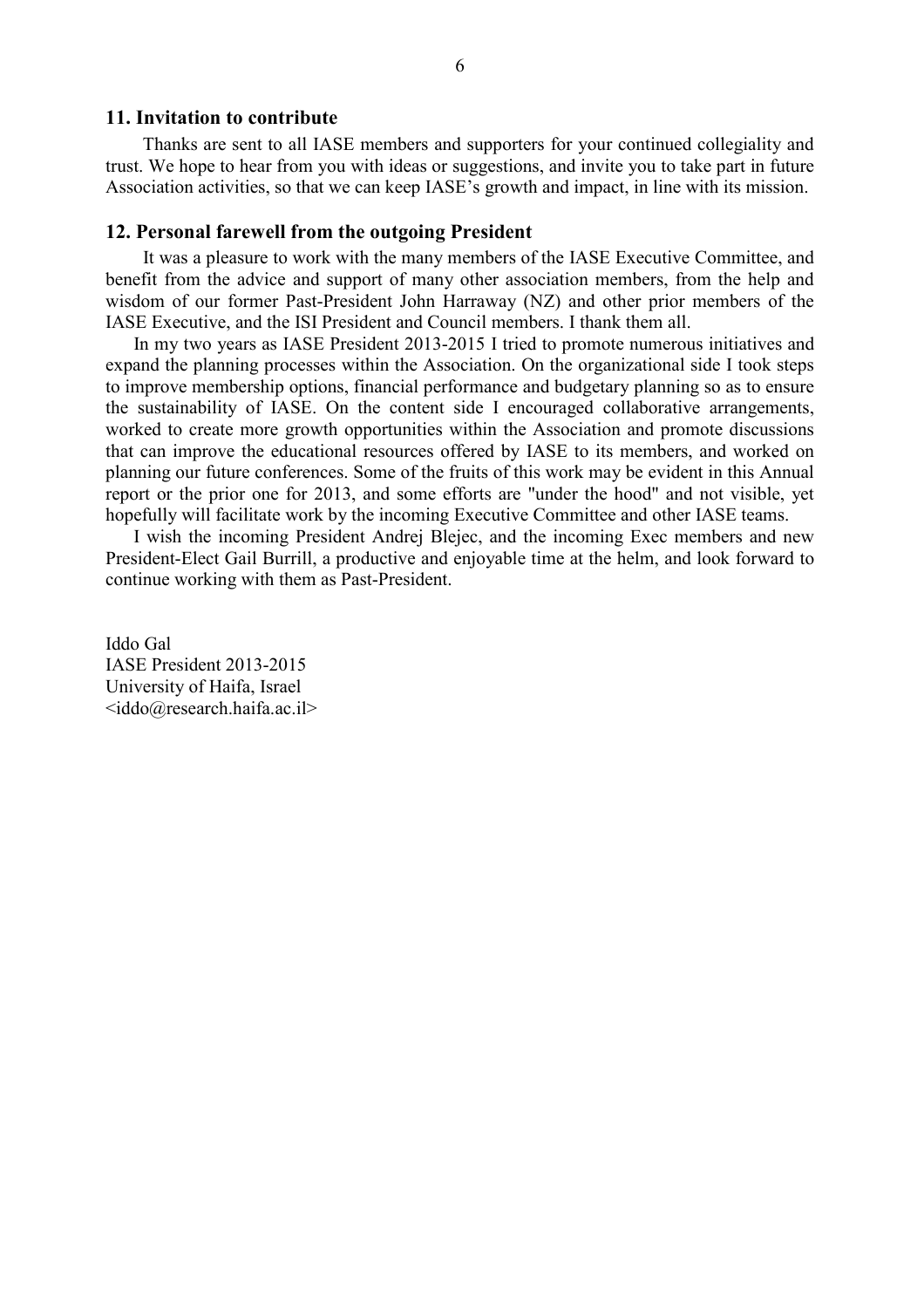# Appendix 1: IASE Financial Report for 2014

(Note: All figures are in Euro)

#### International Statistical Institute The Hague

#### **STATEMENT OF INCOME AND EXPENDITURE IASE** (in Euro)

**INCOME** 

|                                                      | 2014            | 2013           | 2012         | 2011           | 2010           | 2009         |
|------------------------------------------------------|-----------------|----------------|--------------|----------------|----------------|--------------|
| Membership / contributions<br>Individual members     | 8,075           | 8,081          | 7,961        | 8,709          | 9,017          | 8,891        |
| Institutional members                                | 1,032           | 1,075          | 785          | 643            | 841            | 1,472        |
| <b>ISLP</b> donations                                | 63              | 70             |              |                |                | 1,055        |
| Other income<br>$\left( \right)$                     | 29,125          | 10,551         | 1,999        | 11,546         |                |              |
| <b>TOTAL INCOME</b>                                  | 38,295          | 19,777         | 10.745       | 20,898         | 9,858          | 11,418       |
| <b>EXPENSES</b>                                      |                 |                |              |                |                |              |
| <b>Publications</b>                                  |                 |                |              |                |                |              |
| 2)<br><b>Editorial costs</b>                         | 726             |                |              |                | 740            |              |
| Other publ. Exp/ ICOTS VIII                          |                 |                |              |                | 5,040          |              |
| <b>Total publications</b>                            | 726             |                |              |                | 5,780          |              |
| <b>Organisation</b>                                  |                 |                |              |                |                |              |
| 3)<br>Travel and meetings                            | 533             | 2,158          | 1,556        |                | 600            |              |
| <b>ISLP</b> costs                                    |                 |                |              | 1,782          |                | 3.744        |
| Postage/ freight                                     | 179             | 107            | 105          | 481            | 396            | 785          |
| 4)<br>Other                                          | 16,869<br>1,833 | 9,976<br>2,141 | 425<br>2,145 | 8,950<br>2,624 | 1,500<br>2,673 | 935<br>3,046 |
| Computer costs<br>Stationary                         | 93              | 148            | 140          | 193            | 95             | 179          |
| Office equipment                                     |                 |                |              |                | 156            | 201          |
| <b>Telephone</b>                                     | 22              | 11             | 24           | 28             | 41             | 68           |
| Insurance                                            | 60              | 53             | 46           | 58             | 58             | 56           |
| <b>Bank charges</b>                                  | 1,132           | 762            | 583          | 762            | 630            | 537          |
| <b>Staff costs</b>                                   | 2.484           | 2.083          | 1.884        | 1.610          | 1.780          | 1,665        |
| <b>Consultants</b>                                   | 56              | 170            | 197          | 342            | 980            |              |
| Website                                              | 304             | 80             | 2,304        | 433            | 615            |              |
| <b>Auditors</b>                                      | 618             | 414            | 431          | 440            | 423            | 519          |
| <b>Total organisation</b>                            | 24,183          | 18,103         | 9,840        | 17,703         | 9,947          | 11,735       |
| <b>Depreciation debtors</b>                          | 962             | 737            | 929          | 779            | 962            | 880          |
| <b>TOTAL EXPENSES</b>                                | 25,871          | 18,840         | 10.769       | 18,482         | 16,689         | 12,615       |
| <b>RESULT BEFORE FINANCIAL INCOME</b>                | 12,424          | 937            | $-24$        | 2,417          | $-6,831$       | $-1,197$     |
| <b>Equity Interest</b>                               | 2,422           | 2,376          | 2,659        | 2,012          | 2,385          | 2,809        |
| <b>RESULT OF THE YEAR</b>                            | 14,846          | 3,313          | 2,635        | 4,429          | $-4,446$       | 1,612        |
| <b>Equity Fund january 1</b><br>Year-end adjustments | 79,674          | 76,361         | 73.726       | 69,297         | 73.743         | 72.131       |
| <b>Result</b>                                        | 14,846          | 3,313          | 2,635        | 4,429          | -4,446         | 1,612        |
| <b>Equity Fund december 31</b>                       | 94.520          | 79,674         | 76,361       | 73,726         | 69.297         | 73,743       |

| 1) ICOTS9                 | Received 2 amounts                                      | 28.944 |        |
|---------------------------|---------------------------------------------------------|--------|--------|
| <b>Springer Royalties</b> |                                                         | 182    |        |
|                           |                                                         |        | 29.126 |
|                           | 2) Dr Larry Lesser: Assistand Editot SERJ               |        | 726    |
|                           | 3) Blejec expenses for Council in Boston                |        | 533    |
| 4) ICOTS9                 | paid to local organizer in 2013                         | 3,732  |        |
|                           | deposit for Tour operator (paid in 2013)                | 5.447  |        |
|                           | Reshma Parveen: formatting papers                       | 684    |        |
|                           | Extra for Menus Nkurunziza to attend                    | 363    |        |
|                           | Zalman Usiskin + David Spiegelhalter speakers           | 914    |        |
|                           | Pedro Silva + Rachel Fewster speakers                   | 2,941  |        |
|                           | Website (Spacific Software NZD 3500)                    | 2.425  |        |
|                           | Prizes Early Career Award: Christoph Till and Gil Early | 363    |        |
|                           |                                                         |        | 16.869 |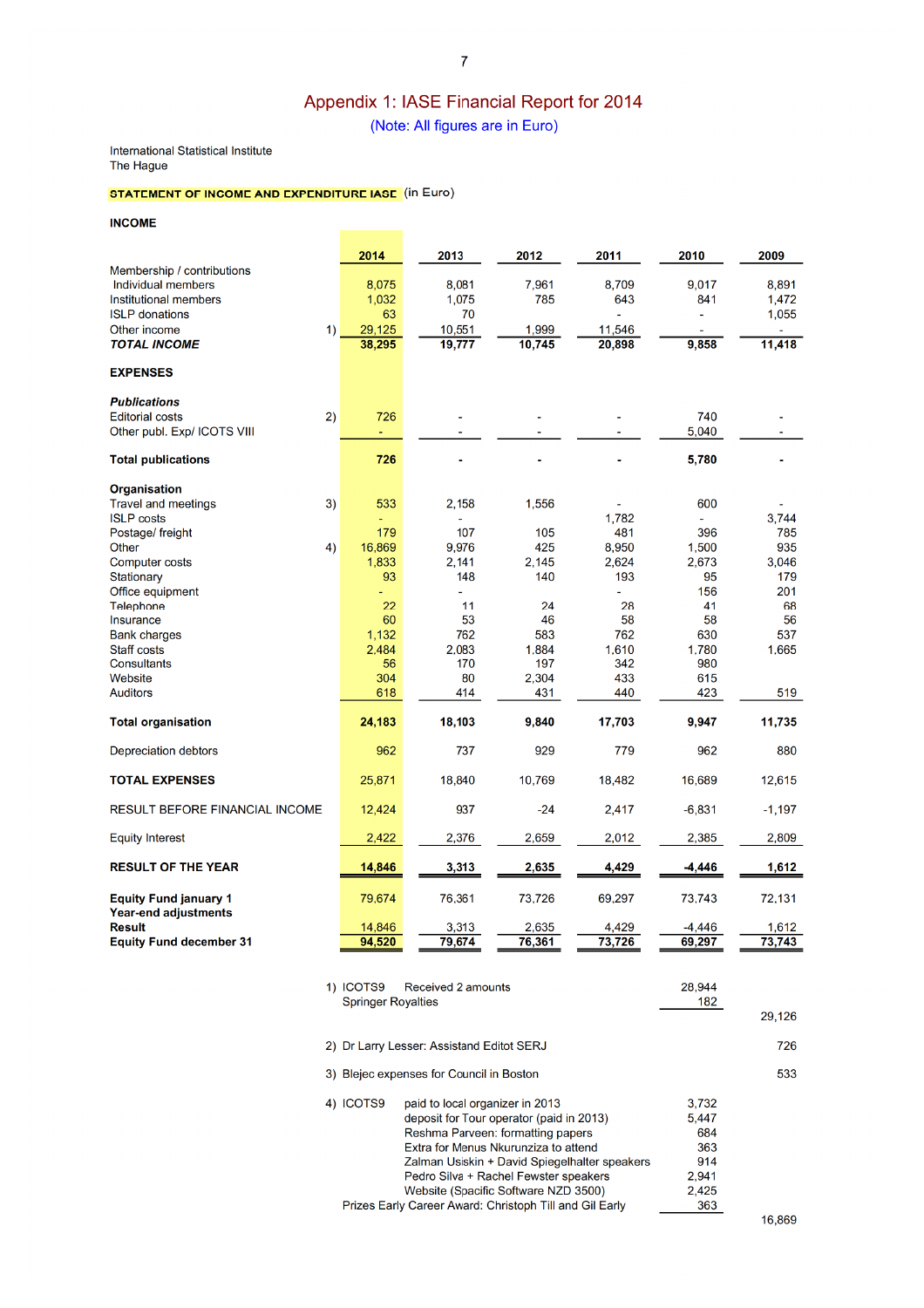# Appendix 2: IASE Membership Report for 2014

|                                       | Received 23June2015 from ISI Office                     | 2015            | 2014                  | 2013            | 2012            | 2011                                                   | 2010                  | 2009            |
|---------------------------------------|---------------------------------------------------------|-----------------|-----------------------|-----------------|-----------------|--------------------------------------------------------|-----------------------|-----------------|
| Code                                  |                                                         |                 |                       |                 |                 | 25/02/2015 30/10/2014 19/12/2013 31/12/2012 05/12/2011 | 31/12/2010 31/12/2009 |                 |
|                                       |                                                         |                 |                       |                 |                 |                                                        |                       |                 |
| IASE80                                | <b>Developed Countries</b>                              | 126             | 125                   | 126             | <b>110</b>      | 132                                                    | 115                   | 148             |
| IASE81                                | <b>Developing Countries</b>                             | 42              | 40                    | 33              | $\overline{38}$ | 42                                                     | $\overline{25}$       | 5               |
| IASE82                                | <b>ISI + IASE Developed Countries</b>                   | 92              | 93                    | $\overline{87}$ | 93              | 107                                                    | 103                   | 115             |
| IASE83                                | ISI + IASE Developed Countries - Retired                | $\overline{15}$ | $\overline{10}$       | 10              | 9               |                                                        |                       | 5               |
| IASE84                                | ISI + IASE Developing Countries                         | 31              | $\overline{32}$       | 33              | $\overline{32}$ | $\overline{32}$                                        | 33                    | 18              |
| IASE85                                | ISI + IASE Developing Countries - Retired               | 5               |                       | 3               |                 |                                                        |                       | $\overline{2}$  |
| IASE86                                | Extra-ordinary Members (paying) ***                     |                 |                       |                 |                 |                                                        |                       |                 |
|                                       | IASE88/89   Free: Honorary Members, ISI Life, Exempt ** | 10              | 10                    | 10              | 10              | 10                                                     | 9                     | 9               |
| IASE801                               | ICOTS9 (18 months dev)                                  | $\overline{77}$ | 76                    | n.a             | n.a             | n.a.                                                   | 34                    |                 |
| <b>IASE802</b>                        | ICOTS9 (18 months less dev)                             | 0               | 0                     | n.a             | n.a             | n.a.                                                   |                       |                 |
|                                       |                                                         |                 |                       |                 |                 |                                                        |                       |                 |
|                                       | <b>Total Individual members</b>                         | 399             | 391                   | 303             | 296             | 332                                                    | 329                   | 303             |
|                                       |                                                         |                 |                       |                 |                 |                                                        |                       |                 |
| IASE87                                | <b>Institutional members</b>                            | 10              | $\overline{10}$       | 10              | $\overline{10}$ |                                                        |                       | 7               |
|                                       | <b>TOTAL</b>                                            | 409             | 401                   | 313             | 306             | 339                                                    | 336                   | 310             |
|                                       |                                                         |                 |                       |                 |                 |                                                        |                       |                 |
|                                       |                                                         |                 | 25/02/2015 30/10/2014 | 2013            | 2012            | 2011                                                   | 2010                  | 2009            |
| New members :                         |                                                         |                 | 110                   | 35              | 28              | 26                                                     | 45                    | 14              |
| Cancelled members:                    |                                                         |                 | $35*$                 | 38              | 58              | 34                                                     | 28                    | $\overline{34}$ |
| Reinstated                            |                                                         | 5               | 15                    | 15              | 12              |                                                        | 11                    | $\overline{11}$ |
| *31 cancelled due to non payment 2014 |                                                         |                 |                       |                 |                 |                                                        |                       |                 |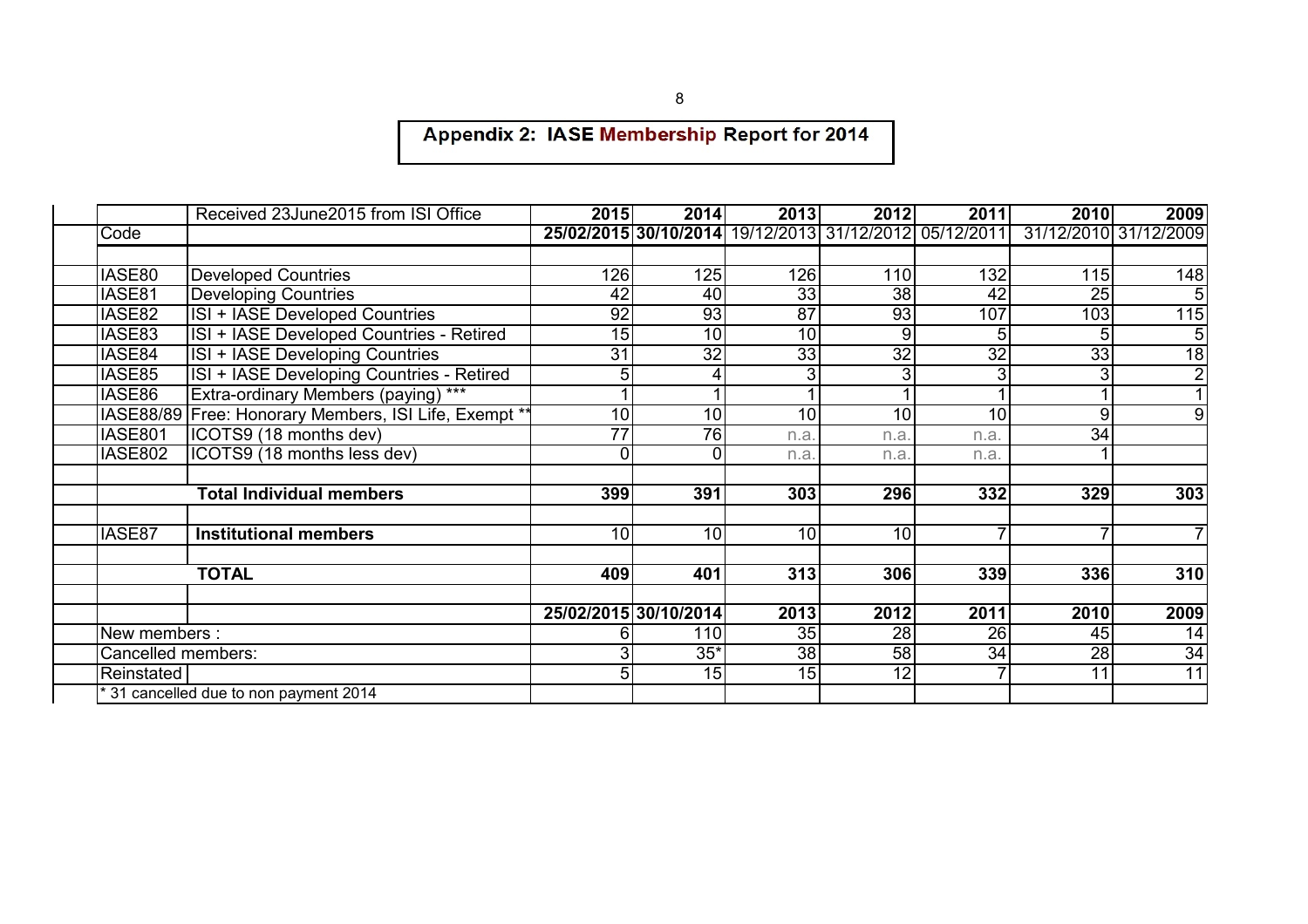## **Appendix 3:** *SERJ* **Report for 2014-2015**  Prepared by co-editors Maxine Pfannkuch & Manfred Borovcnik

## **1. Submissions**

SERJ continues to receive a steady flow of submissions for regular papers, as well as for special issues. Below is a summary of the status of manuscripts submitted between 14 July 2014 and 25 June 2015 as regular papers (only, i.e., not for special issues).

|                                                                                              |        | Decision    |        |          |          |        |  |  |
|----------------------------------------------------------------------------------------------|--------|-------------|--------|----------|----------|--------|--|--|
| Number of                                                                                    | Under  | <b>Not</b>  |        | Revise & | Minor    | Accept |  |  |
| <b>Submissions</b>                                                                           | Review | Appropriate | Reject | Resubmit | Revision | as is  |  |  |
| 30                                                                                           |        |             |        |          |          |        |  |  |
| Note: "Not appropriate" means that the content was inappropriate for SER. Lor the manuscript |        |             |        |          |          |        |  |  |

 $n$ riate" means that the content was inappropriate for *SERJ*, or the manuscript was determined to be not of sufficient quality to send out for review.

## **2. Plans for future issues of** *SERJ*

To increase the visibility of *SERJ* and to increase the number of quality submissions, in addition to processing regular papers, we plan to have a Special Issue each year. In addition, if the opportunity arises, we will aim to have a Special Collection of papers around a specific theme within a regular issue. Manfred Borovcnik has responsibility for the Special Issues, while Maxine Pfannkuch is responsible for the Regular Issues and Special Collections.

*Special Issues.* Peter Petocz, the former Co-Editor of *SERJ*, has kindly agreed to continue to shepherd the previously planned November 2016 Special Issue on Learning and Teaching Probability within Statistics, with guest editors Egan Chernoff, Efi Paparistodemou, and Dionysia Bakogianni. For the May 2017 a Special Issue is planned on Statistical Literacy, with guest editors Jim Ridgway and James Nicholson, with Editor Manfred Borovcnik overseeing it. Calls for Proposals for both these issues appeared in the November 2014 issue of SERJ; invitations have now been sent out to authors for full papers to be submitted.

 A 2018 Special Issue topic has yet to be decided and Manfred is looking for expressions of interest for that issue. Maxine is looking for ideas for Special Collections of papers in Regular Issues, which may arise in a number of ways. For instance, we envision a collection of particularly good group of papers presented at a conference around a theme, accompanied by discussant that will be invited to react to those papers. Or the Special Collection may involve a single lead paper or interview with a noted scholar, followed by reactions from invited discussants.

It should be noted that as part of the IASE mission for capacity-building, *SERJ* also accepts papers in Spanish and French (which are published with a 2-page Extended Abstract in English so as to make key messages and results accessible to English speakers). For such papers, we appoint a special associate editor and referees in the relevant language. We invite submissions and inquiries from colleagues who work in these languages.

# **3. Activities of SERJ Editors and changes in the Editorial Board**

**Workload:** In November 2014, a *SERJ* Special issue on "A Global View of Statistics Education Research" was published. We deliberately solicited contributions from many countries whose research is not generally published in *SERJ*, resulting in the longest Special Issue ever published by *SERJ* with 16 papers. The Regular issue of May 2015 also broke a record becoming the longest *SERJ* Regular issue. The preparation of these issues required extensive work from the editorial board and from many referees.

**Website facilities:** We aim to change from a manual to a computer-based submission system and will work with the IASE webmaster on such developments.